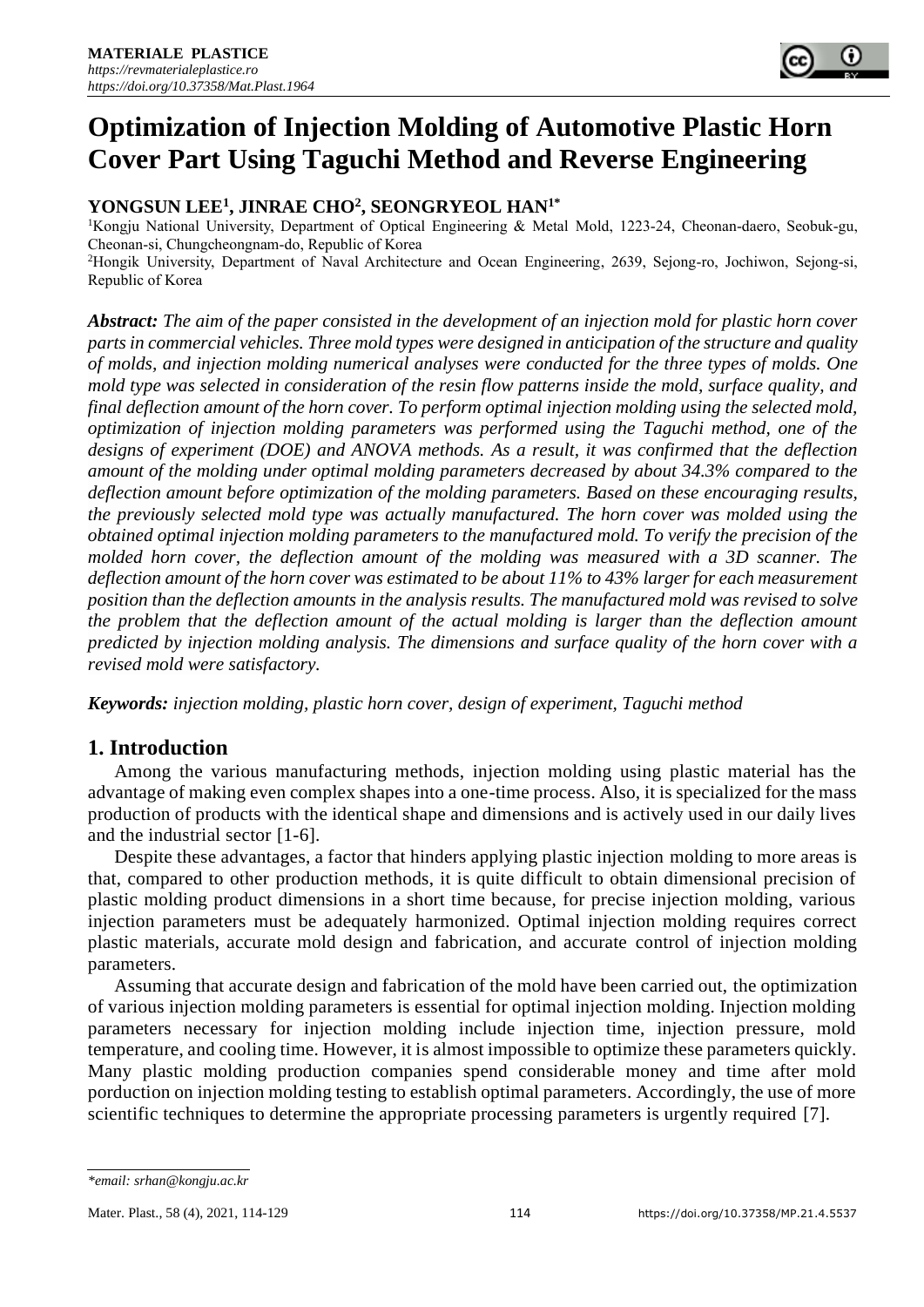

The Taguchi method, one of the design of experiment (DOE) method, is actively being utilized as a recommended production-site-friendly method for effectively and quickly optimizing various injection molding parameters [8-10]. The Taguchi method is a proven optimization method applied in the injection molding field and other industries. In addition, in the area of injection molds, the use of 3D scanning, a reverse engineering methods, continues to be expanded to develop fast, accurate injection molds.

A lot of research has been done on how to optimize injection molding. Experiments have been conducted to determine the effect of injection molding parameters on the defects of transparent injection molding parts used in air conditioners. A grey relational analysis (GRA) was generated using the Taguchi method to determine the optimal injection molding parameters [11]. Artificial neural network (ANN) and particle swarm optimization (PSO) techniques were used to predict the optimal injection molding processes for bi-aspheric lenses [12]. Effects of process parameters on injection molding of pmc cam bush was investigated. The researchers also wanted to improve the quality of cam bush by performing experiments using the Taguchi method and optimizing the process parameters using GRA [13]. A method was proposed to improve the quality dimension of component volume change by combining artificial neural network and genetic algorithm techniques (ANN/GA) [14]. Gas injection molding simulation was utilized to reduce gas injection production time and cost and obtain optimal parameter settings, and was implemented in experiments with full factorial design [15]. Taguchi method was used to achieve optimal injection parameters according to the quality characteristics of samples made from polypropylene-nanoclay-gigantochloa scortechinii fibers [16]. Various defects were addressed by optimizing injection molding process parameters using finite element and Taguchi methods in die slide injection moldings. The validity of the study was verified using ANOVA on the derived optimal value [17]. Taguchi method and desirability function hybridization approach were used to optimize injection molding process parameters [18]. Taguchi method was applied to optimize the injection molding process parameters of the isal-glass fiber hybrid biocomposite [19]. Numerical analysis was performed in consideration of non-Newtonian motion, heat transfer, and structural analysis to predict mold deflection occurring in the injection molding charging process. An experimental design method based on the Taguchi method was introduced to understand the effects of polymer resins, mold temperature, and flow rate on mold deflection [20]. Warpage optimization by finite element analysis, response surface methodology, and genetic algorithms were studied. A predictive model for the warpage was established using RSM. The response surface model was combined with GA to find optimal process parameter values [21]. Before making the injection mold, injection molding numerical analysis and machine learning were conducted to predict the warpage of automotive parts [22]. 3D scan operation was carried out to create a product model and use it as an injection mold design data before making an injection mold [23-25].

Most of the mentioned injection molding studies using the Taguchi method have focused on obtaining optimal injection molding parameters for injection molding processes and on verifying optimal molding parameters only with injection molding analysis. In addition, 3D scanners, commonly used in product development or benchmarking, were used for dimensional precision verification of products molded under optimized injection molding parameters, and the verification data were used for modifications to actual molds. In other words, most studies are missing the process of actually fabricating molds and validating them by applying injection molding parameters optimized by the Taguchi method. Therefore, this study proposes an efficient and modern injection molding process optimization and suggests a new injection mold design and modification method using a 3D vision system.

## **2. Materials and methods**

### **2.1. Horn cover and material**

Figure 2 shows a horn cover mounted on a commercial truck steering wheel. At the front center of the cover, there is a space for attaching the logo. The back of the cover has a very complex shape,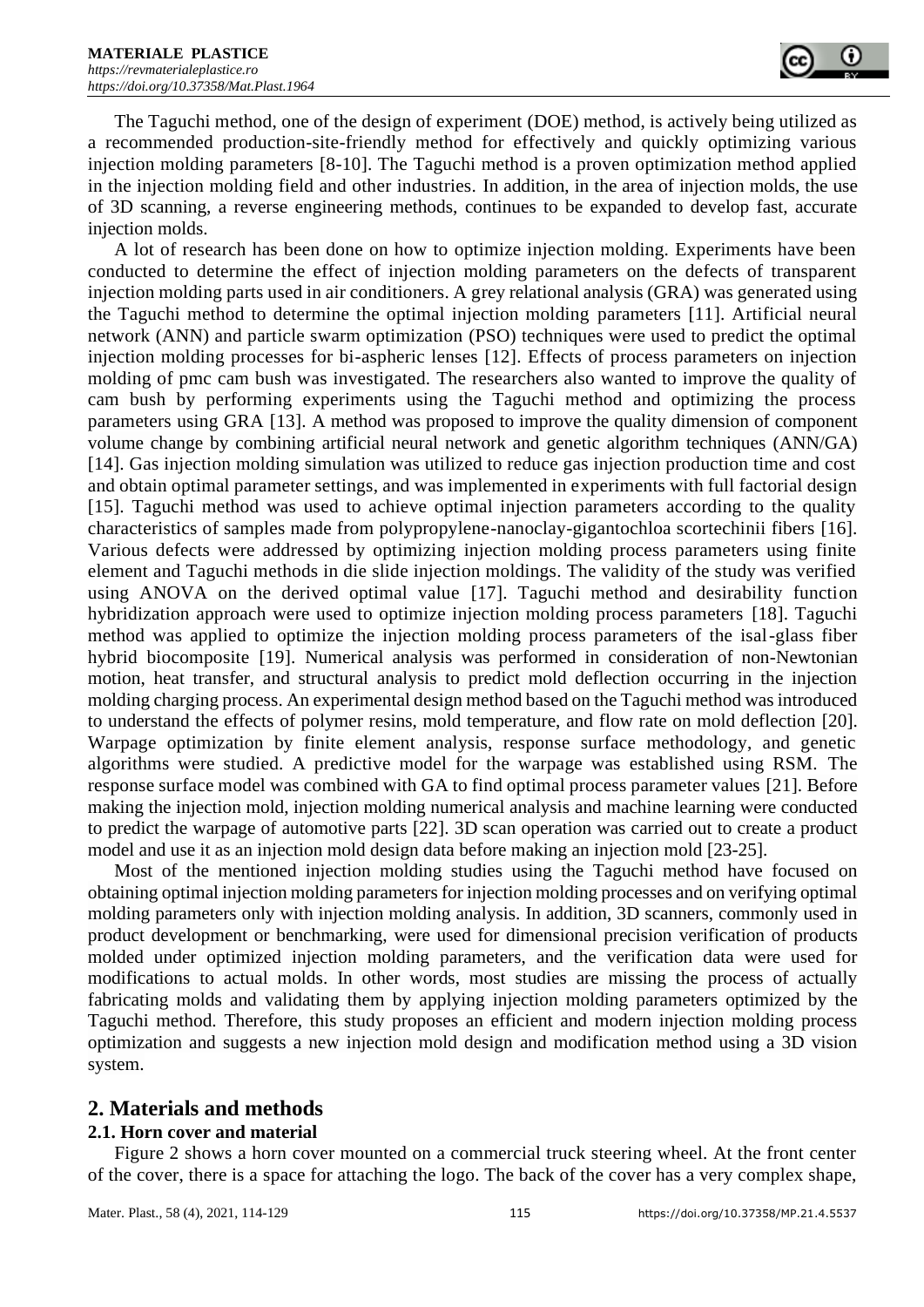

unlike the front. There is a storage space for the airbag case in the rear center of the horn cover, and nine snap fits for assembly with the steering wheel. The back outer part has many ribs to reinforce the horn cover. The size of the horn cover is approximately 180 (horizontal)  $\times$  200 (vertical)  $\times$  80 (height) (mm). The horn cover is made of TOSI 818 35D from Mitsubishi Chemical, an elastomer resin. Table 1 lists the mechanical properties of the polymer; the injection molding parameters recommended by Mitsubishi Chemical are given in Table 2.



**Figure 2.** Horn Cover: (a) front (b) back

| $\frac{1}{2}$                    |                 |               |  |  |
|----------------------------------|-----------------|---------------|--|--|
| <b>Items</b>                     | Unit            | <b>Values</b> |  |  |
| Elastic modulus                  | MPa             | 178           |  |  |
| Poisson's ratio                  |                 | 0.44          |  |  |
| Shear modulus                    | MPa             | 61            |  |  |
| Coefficient of thermal expansion | $1$ /°C         | 1.205e-05     |  |  |
| Melt density                     | $g/cm^3$        | 0.78516       |  |  |
| <b>Transition temperature</b>    | $\rm ^{\circ}C$ | 125           |  |  |
| <b>Measured MFR</b>              | $g/10$ min      | 18            |  |  |

| <b>Table 2.</b> Recommended injection molding condition |
|---------------------------------------------------------|
| of TOSI 818 35D (unit: $\degree$ C)                     |

| $0.1$ TODI 010 00D (Gillie) $\sigma$<br><b>Process parameters</b> | Values |
|-------------------------------------------------------------------|--------|
| Mold temperature                                                  |        |
| Melt temperature                                                  | 200    |
| Ejection temperature                                              |        |

## **2.2. Injection molding analysis**

Figure 3 shows three injection molds designed to mold horn covers. In the type 1a model, a hot runner with a diameter of Ø8 and a hot gate with a diameter of Ø3 are located at the front center of the mold. Also, two valve gates with a diameter of  $\varnothing$ 4 are located to suppress weldline generation and reduce injection pressure on the lower side of the mold. The valve gate is connected to an elephant gate with a diameter of  $\varnothing$ 2. The type 2b model has three valve gates with diameter of  $\varnothing$ 4 on the mold's lower front, lower left, and right sides. Type 3c has three valve gates with diameter of Ø4 on the lower back, left, and right. The valve gates of type 2b and type 3c also have elephant gates of Ø2 diameter, the same as type 1a. Also, straight cooling channels with diameter Ø8 and baffle cooling channels with diameter Ø15 were designed for the fixed half and moving half.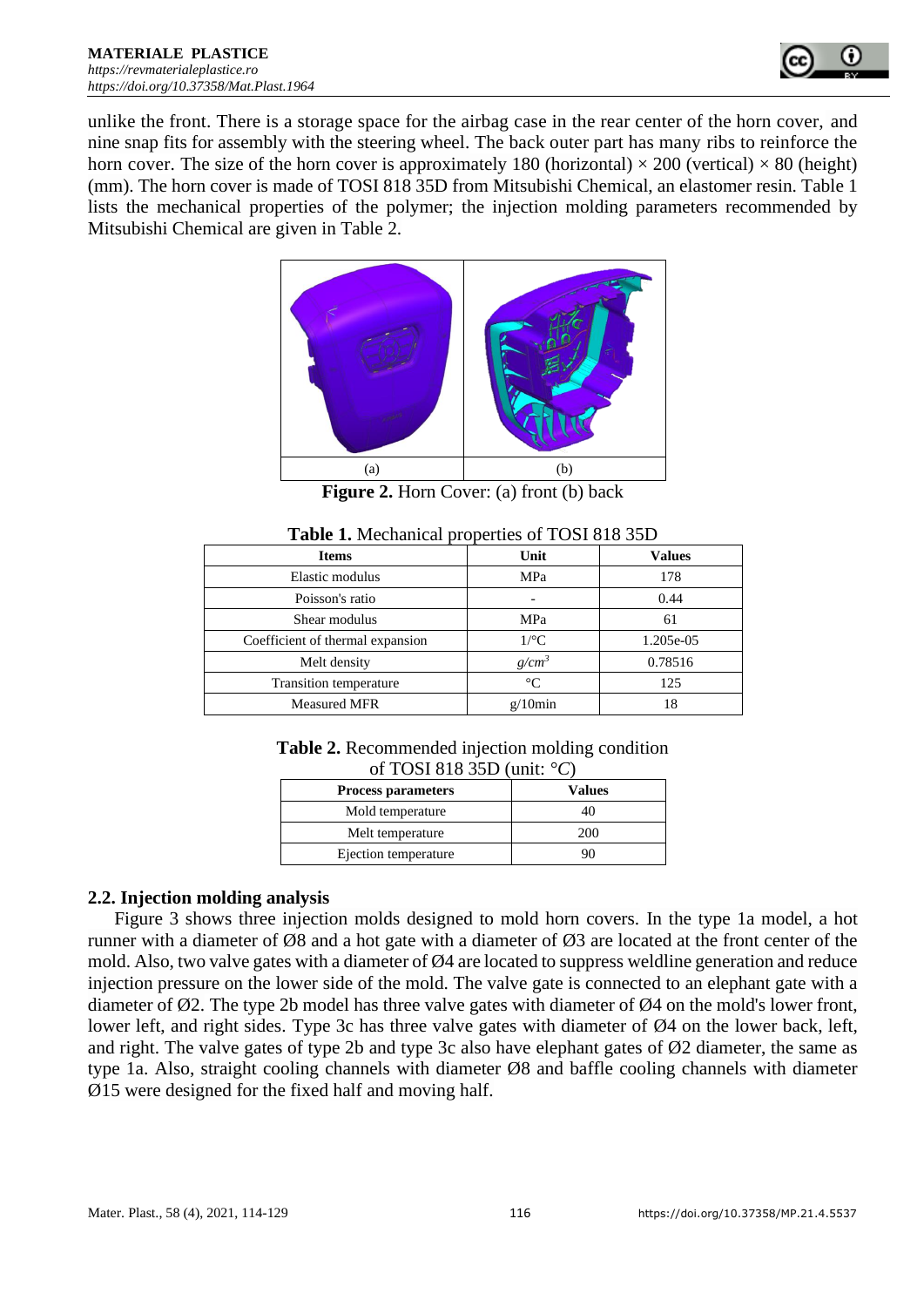**MATERIALE PLASTICE**  *[https://revmaterialeplastice.ro](https://revmaterialeplastice.ro/) https://doi.org/10.37358/Mat.Plast.1964*



**Figure 3.** Analysis model of horn cover : (a) type 1 (b) type 2 (c) type 3 (d) cooling channel of the fixed half (e) cooling line for the moving half (f) hot gate and valve gate

The condition before the improvement of injection molding parameters is recorded in Table 3. Except for the open-close time of the valve gate, the three models adopt the same injection molding parameters given in Table 3. Table 4 shows the valve gate open-close time applied to the three analysis models.

Autodesk Moldflow Insight 2021 was used for injection molding numerical analysis [26-29]. Tetrahedral elements were used for the analysis modeling: the total number of elements is approximately 1,162,970.

| <b>Injection molding parameters</b> | Unit            | <b>Values</b> |
|-------------------------------------|-----------------|---------------|
| Injection time                      | sec             | 2.8           |
| Holding pressure                    | MPa             | 35            |
| Holding time                        | sec             |               |
| Cooling time                        | sec             | 22            |
| Mold temperature                    | $\rm ^{\circ}C$ | 40            |
| Melt temperature                    | $^{\circ}C$     | 200           |
| Fixed plates coolant temp.          | $\rm ^{\circ}C$ | 25            |
| Moving plates coolant temp.         | °∩              | 25            |

**Table 3.** Original injection molding condition before the optimization

|            | Unit | Type 1 | Type 2 | Type 3 |
|------------|------|--------|--------|--------|
| Open time  |      | ر      | ر      | .      |
| Close time |      |        | 9.0    | , v    |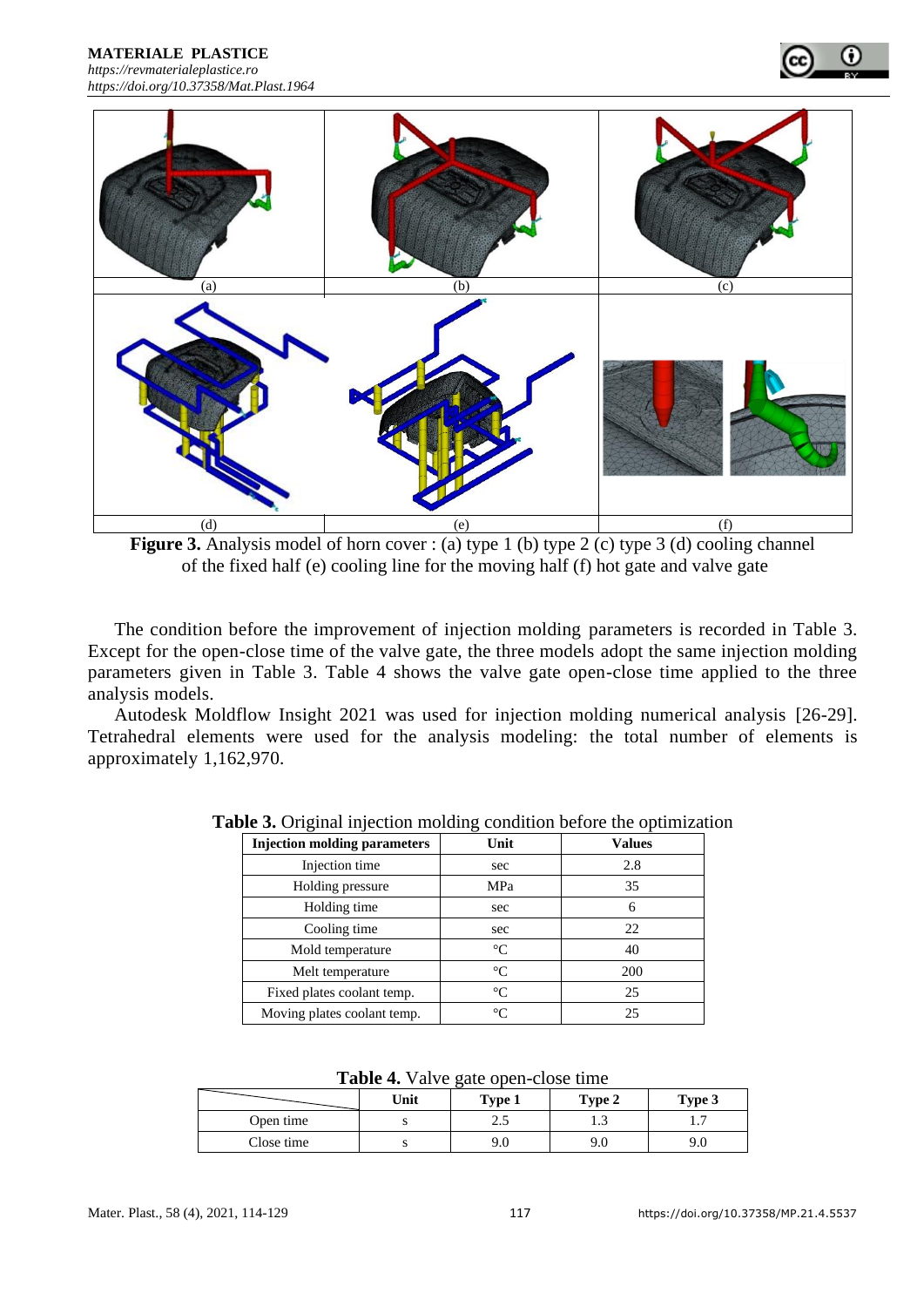

## **3. Results and discussions**

### **3.1. Comparison of analysis results**

Table 5 shows the main results of the analysis. The order of magnitude of the maximum injection pressure is type 2-3-1. The results show that type 1 produces a maximum injection pressure of approximately 13MPa lower than the remaining types 2 and 3. This result is believed to be caused by the relatively low flow resistance due to the short flow distance compared to the other types, as the main hot gate of type 1 is located in the center of the mold. Clamping force is required to clamp the mold to prevent it from opening during inject of melt resin. Therefore, the clamping force is proportional to the injection pressure. For this reason, the order of magnitude of the clamping force is the same as that of the injection pressure. Figure 4 shows the distribution of the deflections. Due to the characteristic of the molding shape, the maximum deflections of all three types occur at both ends of the molding. It can be seen that the size of the maximum deflection is in the order of type 2-1-3. Figure 5 shows the profiles of filling time. The filling times are almost the same, with type 1 showing a value 3.032 s, type 2 showing 3.023 s, and type 3 showing 3.035 s; however, the flow pattern of type 1 is the most uniform at 2.274 s. If mold is filled unevenly, such as when using types 2 and 3, the filled part will cool down first, which will increase injection pressure. The increased injection pressure acts as a residual stress on the mold, causing deflection. In addition, a weldline may occur at the last point that resin meets. Figure 6 shows that unlike type 1, type 2 and type 3 have a weldline in the area that melt resin unevenly filled.

| <b>Table 3.</b> Thial valuates for three different types |       |        |        |        |  |
|----------------------------------------------------------|-------|--------|--------|--------|--|
|                                                          | Unit  | Type 1 | Type 2 | Type 3 |  |
| Max. injection pressure                                  | MPa   | 43.89  | 57.26  | 56.34  |  |
| Clamping force                                           | tonne | 92.56  | 103.0  | 96.99  |  |
| Max. deflection                                          | mm    | 0.4029 | 0.4344 | 0.3601 |  |
| Fill time                                                |       | 3.032  | 3.023  | 3.035  |  |

**Table 5.** Analysis results for three different types



**Figure 4.** Distribution of deflection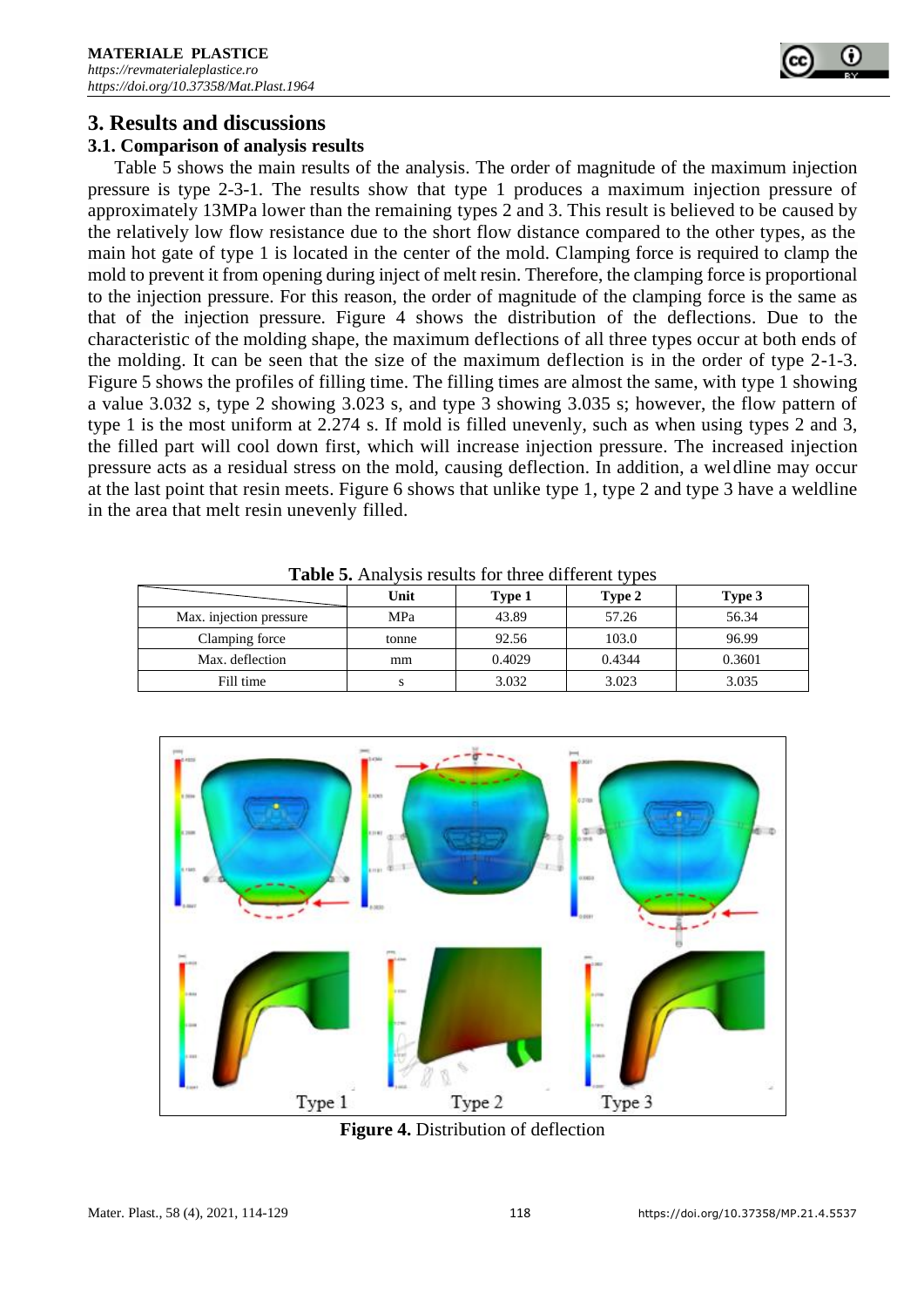



**Figure 5.** Profiles of filling time



**Figure 6.** Occurrence of weldline

## **3.2. Selection of mold type**

Considering the previous analysis results, type 1 with a hot gate in the center was selected as the final model. First, because the injection pressure and clamping force of type 1 were the lowest, it is believed that the burden of the mold and injection molding machine will be the least. Second, the horn cover is a component attached to the steering wheel of an automobile and is directly visible to the user. Therefore, if a weldline occurs outside the molded product, it is not good in appearance. It is also a part that receives a lot of finger pressure. Therefore, it is considered that types 2 and 3, which have weldlines that can reduce the strength, are not suitable. Third, type 1 shows a uniform flow of resin compared to other types. Therefore, it is believed that gas ventilation will be smooth at the end of the molding process. However, type 1 has a gate connected to the center outside of the molding. Usually, if a gate is located outside of molding, it leaves a gate mark, which is not suitable for the appearance. However, in the case of this cover molding, the company logo molding will be assembled in the central gate location, so there is no apparent problem. In addition, type 3 has the smallest deflection. However, the deflection amount is a fine difference of 0.04mm compared to type 1. For this reason, type 1 was selected as the final mold model.

### **3.3. Taguchi method for optimal injection molding parameters**

A design of experiment was planned to obtain the optimal injection molding parameters before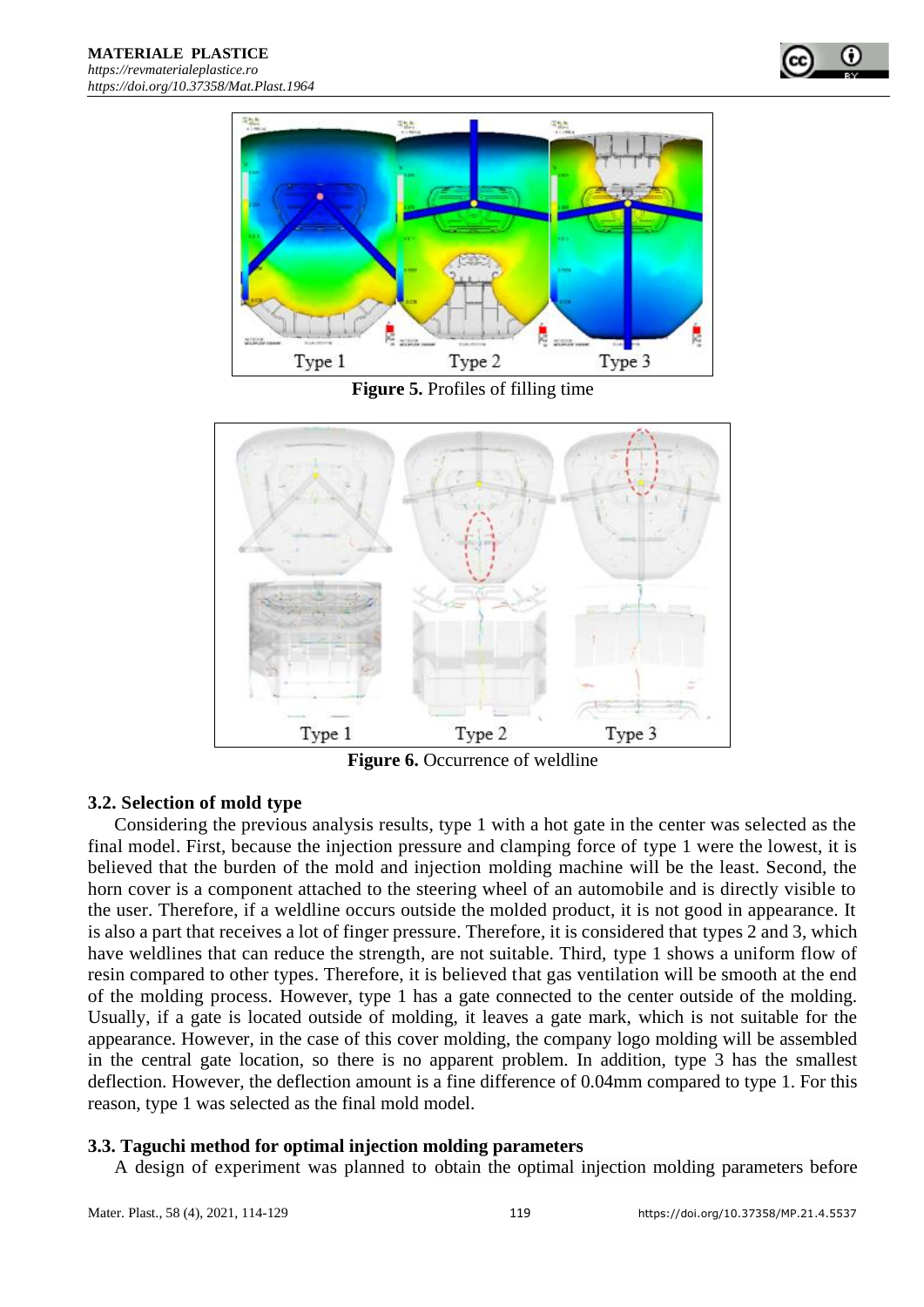producing injection molds with the optimal gate location results obtained earlier. In this study, the Taguchi method was used for the design of the experiment. The Taguchi method is an optimization technique that has been proven to be effective in the past and has been used so far for low cost and fast delivery not only by companies related to molds but also by companies in various fields.

The main parameters to be applied to the Taguchi method were the holding pressure, melt temperature, coolant temperature, and cooling time, which are thought to impact the deflection of the molding significantly. All other molding parameters were applied the same as the existing molding parameters before the experiment was conducted. Table 6 is a representation of the significant parameters and levels applied to the Taguchi method. Each parameter was organized into five levels.

|                                          | <b>Levels</b> |     |     |     |     |
|------------------------------------------|---------------|-----|-----|-----|-----|
| <b>Parameters</b>                        |               |     | 3   |     |     |
| A. Holding pressure (MPa)                | 31            | 33  | 35  | 37  | 39  |
| <b>B.</b> Melt temperature $(^{\circ}C)$ | 170           | 185 | 200 | 215 | 230 |
| C. Coolant temp. $(^{\circ}C)$           | 21            | 23  | 25  | 27  | 29  |
| $D.$ Cooling time $(s)$                  | 18            | 20  | 22  | 24  | 26  |

**Table 6.** Parameters and levels

A total of 625 experiments must be conducted to include all four parameters and five levels per parameter. However, using the Taguchi method, it is possible to identify parameters that affect injection molding deflection even after 25 experiments. In addition, replacing 25 experiments designed with the Taguchi method with injection molding analysis can save significant time and money for actual injection molding experiments. In other words, the Taguchi method is an optimal experimental method that can be effectively applied to injection molding analysis.

Table 7 summarizes the 25 experiments in an orthogonal array of L25. Here, No. 1 in the orthogonal array means an experiment combining 31MPa of holding pressure, 170℃ of melt temperature, 21oC of coolant temperature, and 18s of cooling time.

|                         | $       -$<br>$\frac{3}{2}$ |                |                             |                  |  |
|-------------------------|-----------------------------|----------------|-----------------------------|------------------|--|
| No.                     | $\boldsymbol{A}$            | $\pmb{B}$      | $\pmb{C}$                   | $\boldsymbol{D}$ |  |
| $\mathbf 1$             | $\,1$                       | $\,1$          | $\,1\,$                     | $\,1\,$          |  |
| $\overline{\mathbf{c}}$ | $\mathbf{1}$                | $\sqrt{2}$     | $\sqrt{2}$                  | $\boldsymbol{2}$ |  |
| $\overline{\mathbf{3}}$ | $\mathbf{1}$                | $\overline{3}$ | $\ensuremath{\mathfrak{Z}}$ | $\mathfrak{Z}$   |  |
| $\overline{\mathbf{4}}$ | $\mathbf{1}$                | $\overline{4}$ | $\overline{4}$              | $\overline{4}$   |  |
| $\sqrt{5}$              | $\,1$                       | 5              | 5                           | 5                |  |
| $\boldsymbol{6}$        | $\sqrt{2}$                  | $\,1\,$        | $\sqrt{2}$                  | $\mathfrak{Z}$   |  |
| $\pmb{7}$               | $\sqrt{2}$                  | $\sqrt{2}$     | $\mathfrak{Z}$              | $\overline{4}$   |  |
| 8                       | $\sqrt{2}$                  | $\overline{3}$ | $\sqrt{4}$                  | 5                |  |
| $\boldsymbol{9}$        | $\sqrt{2}$                  | $\overline{4}$ | 5                           | $\,1$            |  |
| 10                      | $\overline{c}$              | 5              | $\,1$                       | $\sqrt{2}$       |  |
| $\bf{11}$               | $\overline{3}$              | $\,1\,$        | $\mathfrak{Z}$              | 5                |  |
| 12                      | $\overline{3}$              | $\sqrt{2}$     | $\overline{4}$              | $\,1$            |  |
| 13                      | $\mathfrak{Z}$              | $\overline{3}$ | 5                           | $\overline{c}$   |  |
| ${\bf 14}$              | $\overline{3}$              | $\overline{4}$ | $\mathbf{1}$                | $\overline{3}$   |  |
| $15\,$                  | $\overline{3}$              | 5              | $\overline{c}$              | $\overline{4}$   |  |
| 16                      | $\overline{\mathbf{4}}$     | $\,1$          | $\overline{4}$              | $\overline{c}$   |  |
| $\bf 17$                | $\overline{4}$              | $\sqrt{2}$     | 5                           | $\mathfrak{Z}$   |  |
| 18                      | $\overline{4}$              | 3              | $\,1$                       | $\overline{4}$   |  |

**Table 7.** L <sup>25</sup> Orthogonal array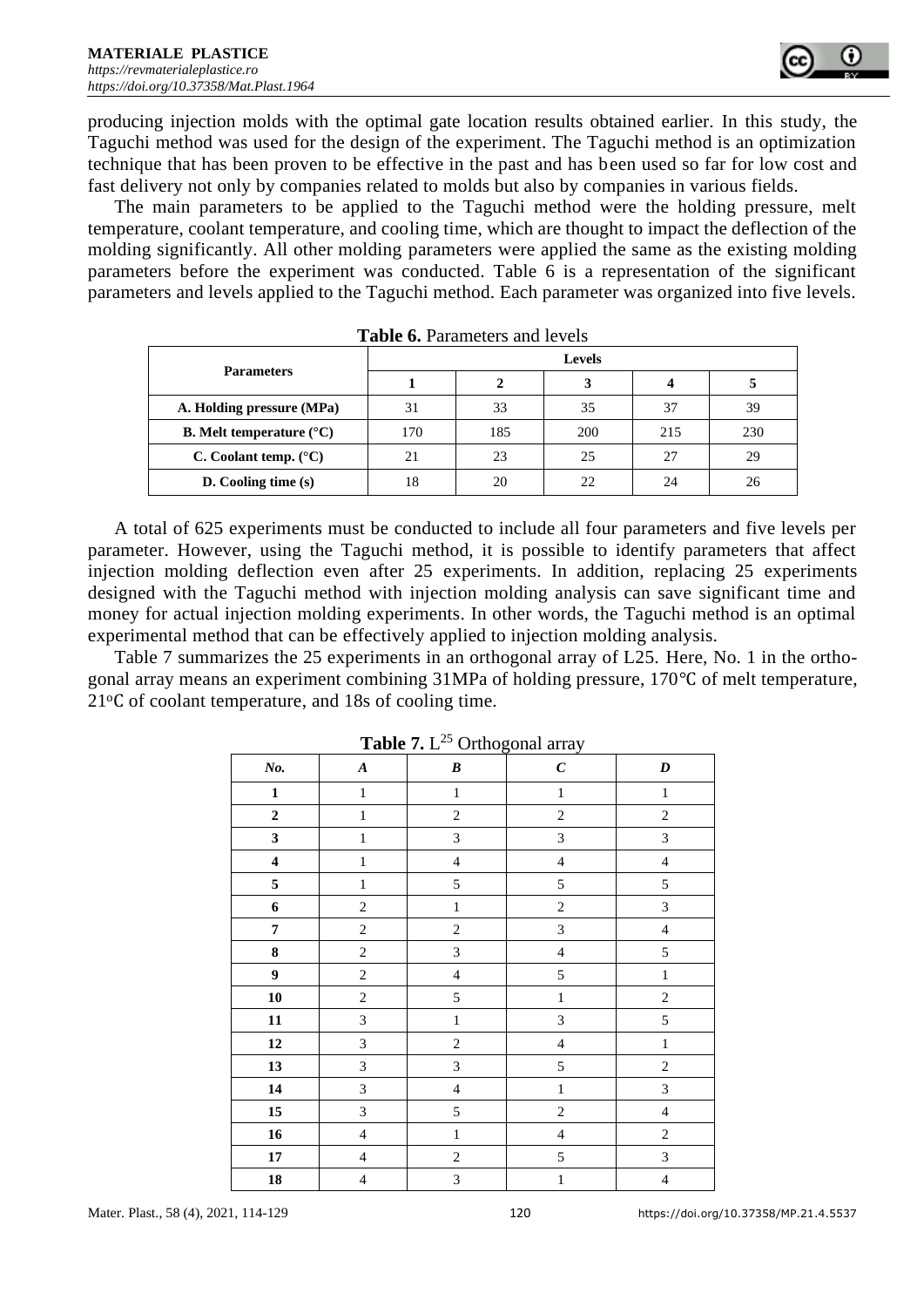| 19 |  |  |
|----|--|--|
| 20 |  |  |
| 21 |  |  |
| 22 |  |  |
| 23 |  |  |
| 24 |  |  |
| 25 |  |  |

The injection molding experiments were carried out based on the orthogonal array table (Table 7). The results of each experimental case were analyzed by calculating the S/N ratio (signal-to-noise ratio). The smaller the deflection of injection molding, the better. Therefore, the process corresponds to the SB (smaller the better) of the Taguchi method. The formula for obtaining the S/N ratio of the SB is given by

$$
SN = -10\log\left[\frac{1}{n}\Sigma y_{ij}\right]^2\tag{1}
$$

with the unit of dB [30] and where *n* is the number of experiments by level for each major parameter and  $y_{ij}$  is the characteristic values for each experiment.

Table 8 shows the maximum deflection value and S/N ratio of each experiment. Since the deflection amount is characterized by the "SB", the smaller the deflection amount, the greater the S/N ratio value. For reference, the bigger the S/N ratio value, the better. S/N ratio calculations were made using Minitab 2018, a statistical processing program.

| No.                     | <b>Deflections</b> | $S/N$ ratio(dB) |
|-------------------------|--------------------|-----------------|
| 1                       | 0.2600             | 11.7005         |
| $\overline{2}$          | 0.2598             | 11.7072         |
| $\overline{\mathbf{3}}$ | 0.3045             | 10.3283         |
| $\overline{\mathbf{4}}$ | 0.3225             | 9.82941         |
| 5                       | 0.3636             | 8.78752         |
| 6                       | 0.2655             | 11.5187         |
| 7                       | 0.2943             | 10.6242         |
| 8                       | 0.3561             | 8.96856         |
| 9                       | 0.3396             | 9.38065         |
| 10                      | 0.3566             | 8.95637         |
| 11                      | 0.2881             | 10.8091         |
| 12                      | 0.3467             | 9.20092         |
| 13                      | 0.3960             | 8.04610         |
| 14                      | 0.4026             | 7.90252         |
| 15                      | 0.4005             | 7.94795         |
| 16                      | 0.3278             | 9.68782         |
| 17                      | 0.3955             | 8.05707         |
| 18                      | 0.4400             | 7.13095         |
| 19                      | 0.4554             | 6.83214         |
| 20                      | 0.4134             | 7.67259         |
| 21                      | 0.3616             | 8.83543         |
| 22                      | 0.4216             | 7.50199         |
| 23                      | 0.4791             | 6.39148         |
| 24                      | 0.4688             | 6.58025         |
| 25                      | 0.4617             | 6.71280         |

**Table 8.** The values of deflection and S/N ratio

Figure 7 shows the variation of the calculated S/N ratio. Combining the points with the highest S/N ratio in each major parameter graph yields the optimum molding condition, in which the amount of deflection of the molding is minimal. Therefore, it can be seen that the optimum molding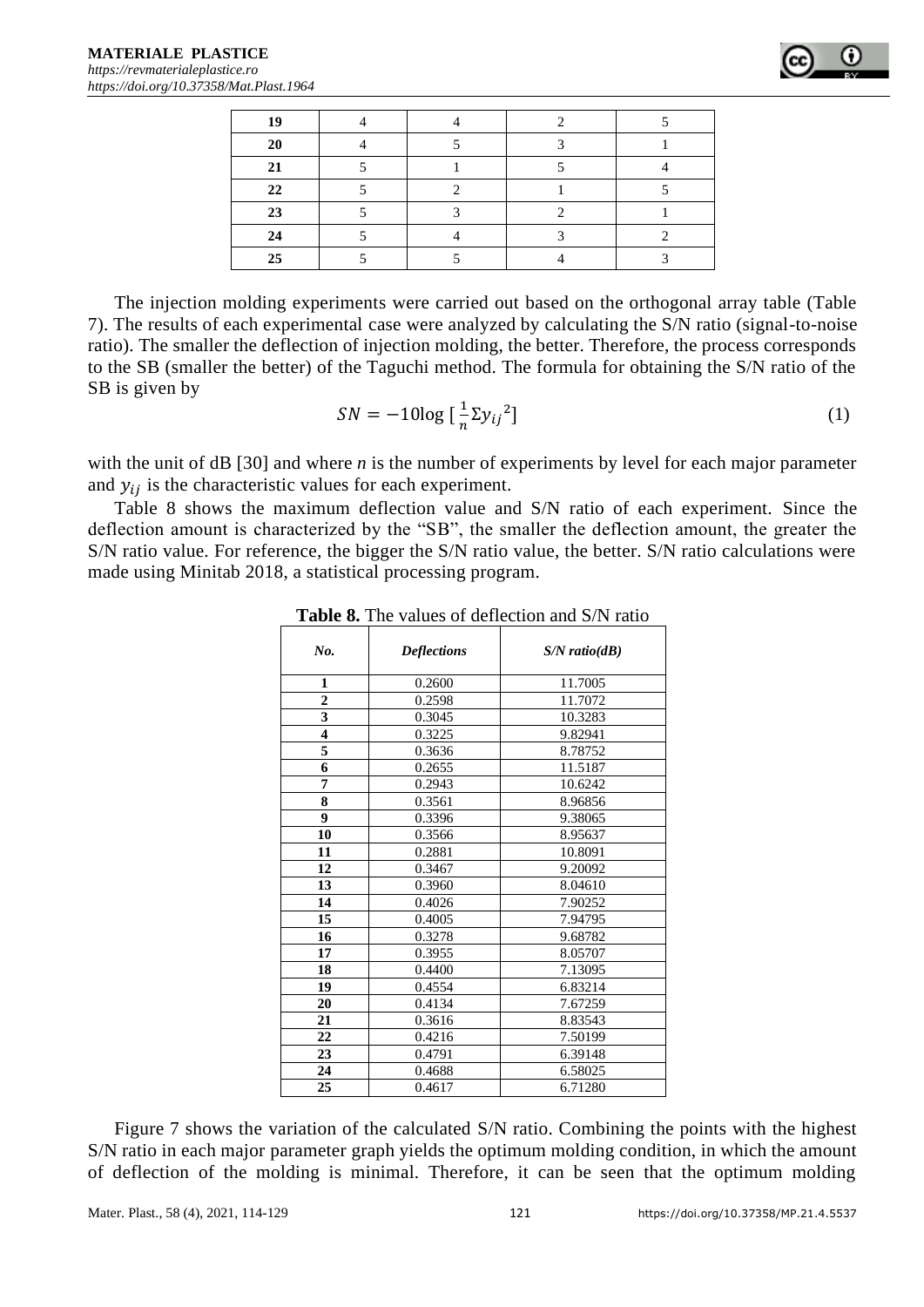parameters are holding pressure of 31 MPa, melt temperature of 170°C, coolant temperature of 25°C, and cooling time of 20 s.



**Figure 7.** Main effects plot of S/N ratios

Table 9 presents the S/N ratios for each level of four parameters, where the delta value indicates the differences between the maximum and minimum S/N ratios for each parameter. Meanwhile, the rank is graded in the magnitude of delta value because a large delta means a larger change in the S/N ratio. In other words, a parameter having a higher rank means that the vibration of S/N ratios to that level is larger, giving rise to more effect on the characteristic.

It can be seen that the higher the delta value is, the greater the influence on the deflection amount of the molding. Therefore, it can be seen that the order of molding parameters that have a great influence on the deflection of the molding is holding pressure, melt temperature, cooling temperature, and cooling time. And, among these molding parameters, the main parameter that is effective for deflection of the molding is the S/N ratio value. Also, ANOVA was performed to grasp the relative effects better, with results shown in Table 10. When the significance level was set at 5% in the variance analysis, the significant parameters were holding pressure (A) and melt temperature (B). If the P-value is lower than 0.05, it can be judged as an essential parameter. It was confirmed that the holding pressure (A) and melt temperature (B) are the molding parameters that significantly influence the molding deflection amount.

| Levels       | S/N ratio |        |       |       |  |  |
|--------------|-----------|--------|-------|-------|--|--|
|              | A         |        |       |       |  |  |
|              | 10.471    | 10.510 | 8.638 | 8.869 |  |  |
|              | 9.890     | 9.418  | 8.879 | 8.996 |  |  |
|              | 9.405     | 8.173  | 9.203 | 8.904 |  |  |
|              | 7.876     | 8.729  | 8.880 | 8.874 |  |  |
|              | 7.204     | 8.015  | 8.621 | 8.580 |  |  |
| <b>Delta</b> | 3.266     | 2.495  | 0.582 | 0.416 |  |  |
| Rank         |           |        |       |       |  |  |

**Table 9.** Results of S/N ratio for each parameter

| <b>Parameters</b> | DF | Adi SS   | Adj MS   | <b>F-value</b> | <b>P-value</b> |
|-------------------|----|----------|----------|----------------|----------------|
| л                 |    | 0.064382 | 0.016096 | 51.27          | 0.000          |
|                   |    | 0.038653 | 0.009663 | 30.78          | 0.000          |
|                   |    | 0.001587 | 0.000397 | . 26           | 0.359          |
|                   |    | 0.000690 | 0.000172 | 0.55           | 0.705          |
|                   |    | 0.002512 | 0.000314 |                |                |
| <b>Total</b>      | 24 | 0.107824 |          |                |                |

**Table 10.** Analysis of variance of S/N ratio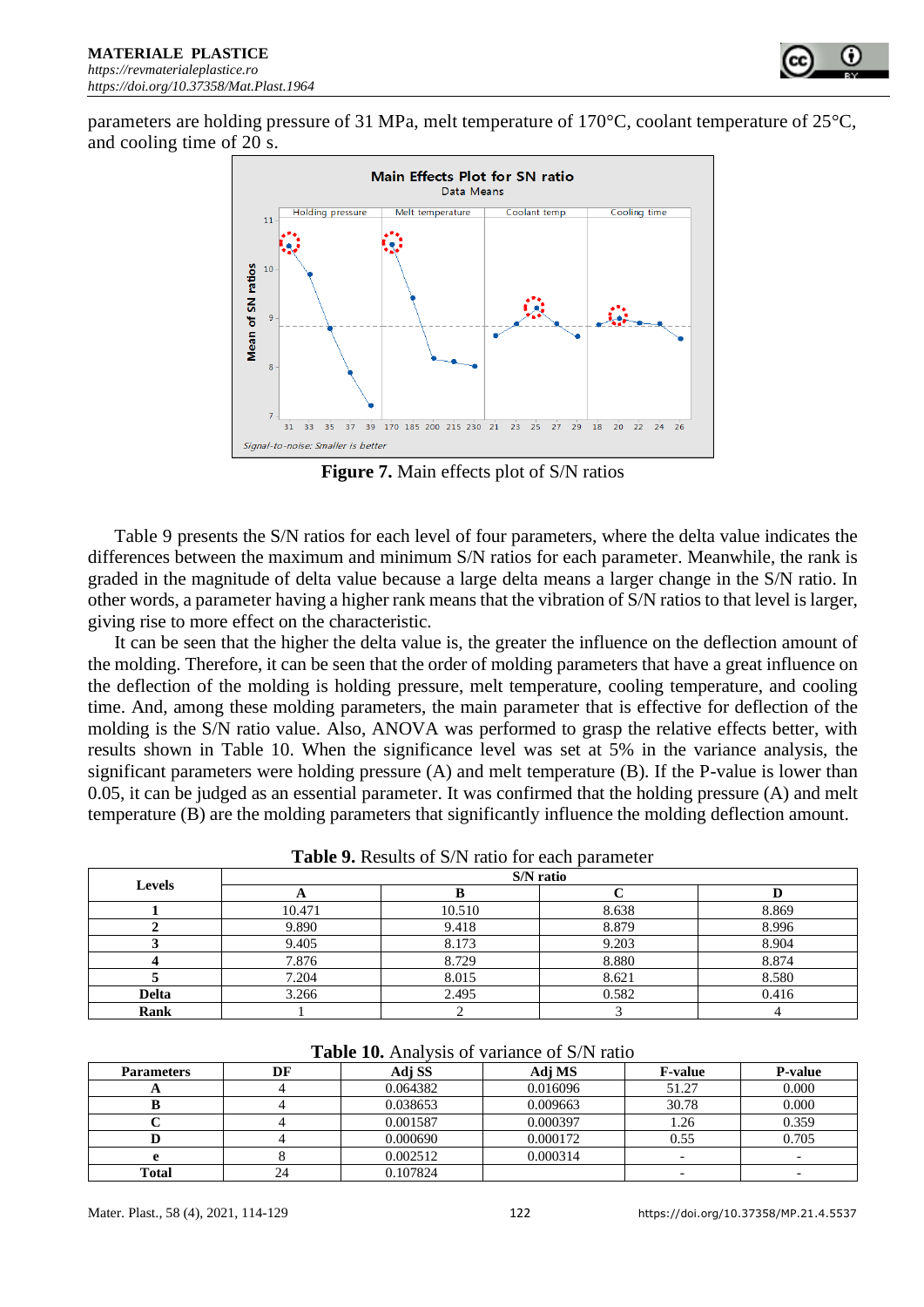

The optimal molding condition, which combines the maximum S/N ratio values for each parameter, is applied to the modeling of type 1 to perform injection molding analysis and results are compared with maximum deflection result of type 1 before molding condition optimization. Figure 8 shows the results of deflection obtained by applying the optimal molding condition. The maximum deflection was approximately 0.2648 mm. This result decreases about 34.3% compared to the maximum deflection of the type 1 model before the molding condition optimization.



**Figure 8.**Deflection profile when the optimal condition was applied

### **3.4. Horn cover molding evaluation**

The results of the injection molding numerical analysis based on the Taguchi method were analyzed, and the selected injection mold type 1 was actually manufactured. The size of the mold is 590 mm  $(horizontal) \times 620$  mm (vertical)  $\times 720$  mm (height); mold consisted of one cavity, and a hot runner was inserted into the mold for sequential opening and closing of valve gates. The injection molding machine used in injection molding was LGH300ton horizontal injection machine.

Dimensional precision of molded horn covers was measured to verify optimal molding parameters and the validity of manufactured molds. The amount of deflection in the critical positions of the horn cover was measured with dimensional precision. Deflection measurement of the horn cover was carried out using a precision 3D scanner. Figure 9 provides a picture of deflection measuring of a horn cover molded with a 3D scanner. The 3D scanner is Breckmann's SmartSCAN3D, and the measurement accuracy is 12 μm.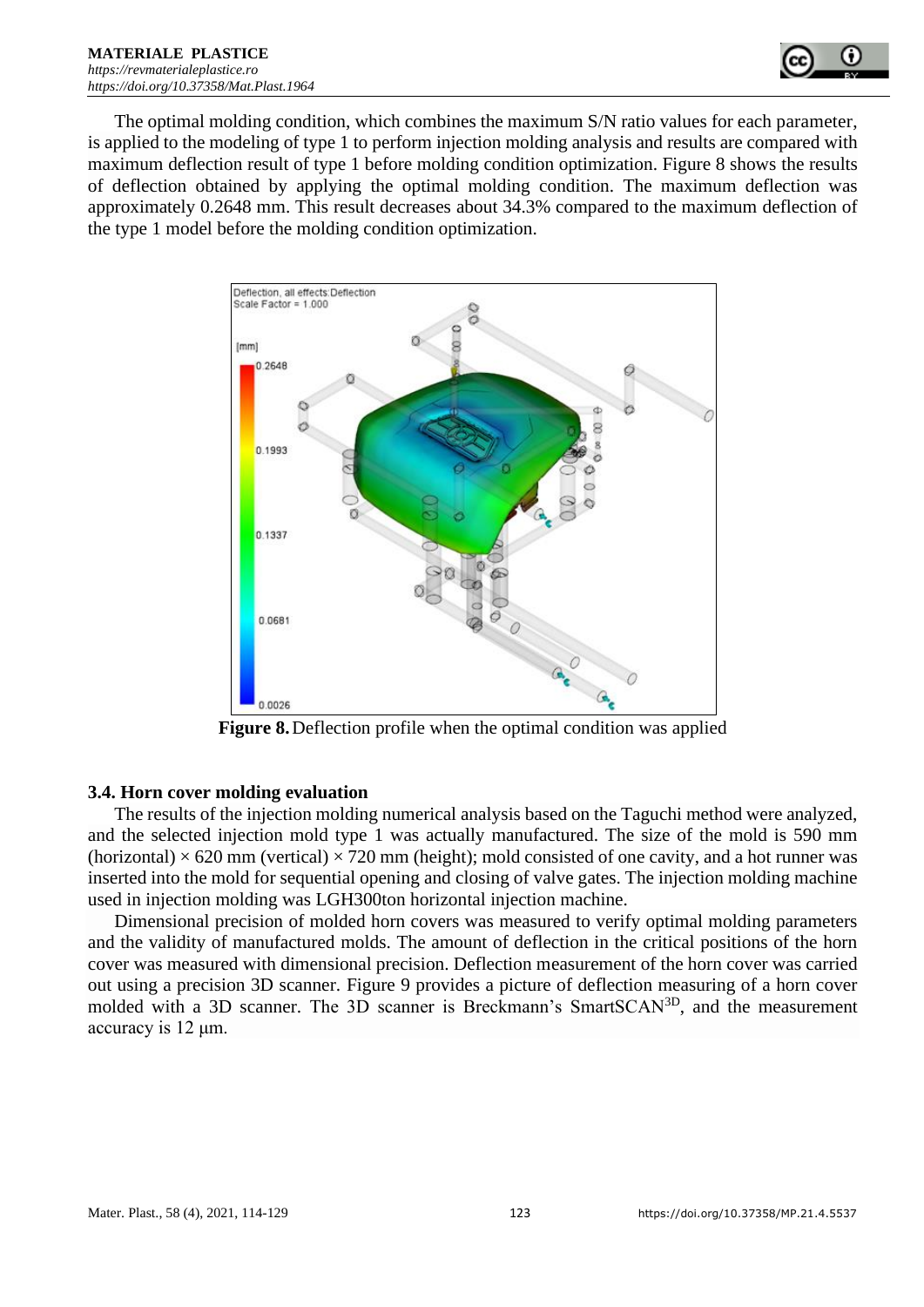



dimensional accuracy



**Figure 9.**3D scanning for checking **Figure 10.** Deflection amount measurement point

Figure 10 shows the measurement points selected to compare the deflection amount. The measurement points of the deflection amount of the molding were determined in three places-the upper and lower of the horn cover and the snap fit inside. Table 11 provides molding deflection amount before optimization of molding parameters, molding deflection amount from analysis of molding parameters, and the actual molding deflection amount by measurement points. The molding deflection amount in the results of plastic analysis using optimal molding parameters was the smallest. The actual molding deflection amount showed a slightly higher value than in the results of plastic analysis using the optimal molding parameters. These results are considered to be different due to simplification and many assumptions applied to the analysis model and formula for smooth progression of injection molding analysis.

| <b>Measurement point</b> |   | <b>Before optimization</b> | <b>Optimized analysis</b> | <b>Actual molding</b> |
|--------------------------|---|----------------------------|---------------------------|-----------------------|
| <b>Upper</b>             | a | 0.3005                     | 0.1562                    | 0.2154                |
|                          | b | 0.2965                     | 0.1563                    | 0.2299                |
|                          | c | 0.2758                     | 0.1541                    | 0.2356                |
|                          | d | 0.2743                     | 0.1713                    | 0.2554                |
| Snap fit                 | e | 0.3161                     | 0.2648                    | 0.2975                |
|                          |   | 0.3095                     | 0.2491                    | 0.2885                |
|                          | g | 0.2561                     | 0.2284                    | 0.2352                |
|                          | h | 0.2132                     | 0.2026                    | 0.2238                |
| Lower                    |   | 0.3891                     | 0.2333                    | 0.3189                |
|                          |   | 0.3993                     | 0.2369                    | 0.3222                |
|                          | k | 0.3960                     | 0.2331                    | 0.3289                |
|                          |   | 0.4004                     | 0.2353                    | 0.3162                |

**Table 11.** Deflection amount by measurement location

Figure 11 shows a graph comparing the deflection amount in the upper area. Compared to the deflection amount before optimization, the deflection amount of the injection molding analysis after optimization decreased by about 43.5% or more. However, compared to the deflection amount of the optimized molding analysis, it was found that the actual molding deflection amount increased by about 43%. Figure 12 provides a graph comparing the deflection amounts of the snap fit. The range of change was narrower than that of the deflection amount in the previous upper area. The tendency is similar to the upper area. Compared to the deflection amount before optimization, the deflection amount of the molding analysis after optimization decreased by about 15.5% or more. However, compared to the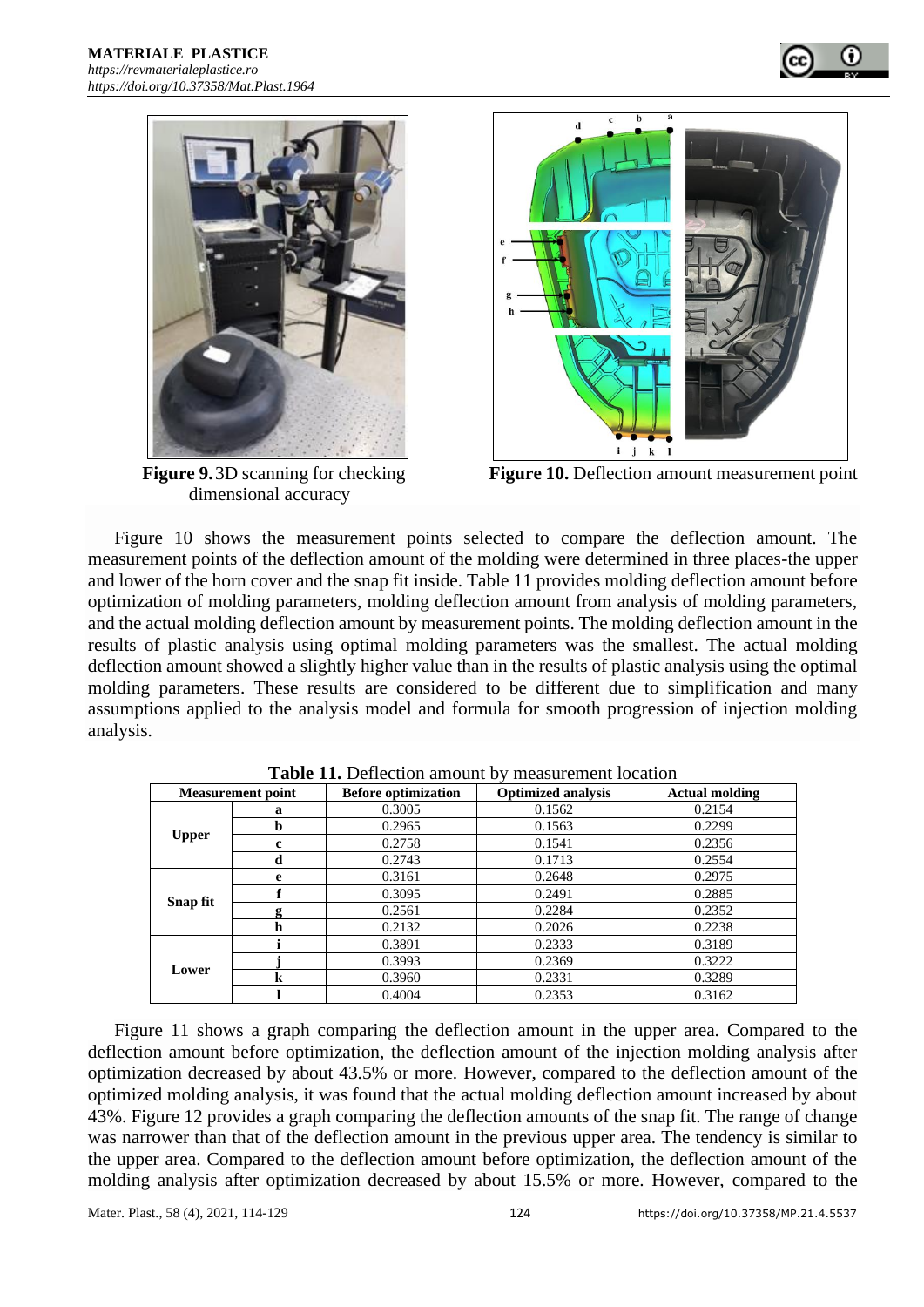

deflection amount of the optimized molding analysis, it was found that the actual molding deflection amount increased by about 11.1%. Figure 13 provides a graph comparing the deflection amounts at the lower area. The deflection amount at the lower point is larger than the deflection amount in the upper and snap fit area. The range of change was narrower than that of the deflection amount in the previous upper area. Compared to the deflection amount before optimization, the deflection amount in the molding analysis after optimization decreased by about 40.7% or more. However, compared to the deflection amount of the optimized molding analysis, it was found that the actual molding deflection amount increased by about 37.0%.



**Figure 11.**Comparison of deflection amount at the upper



**Figure 12.**Comparison of deflection amount at the snap fit



**Figure 13.**Comparison of deflection amount at the lower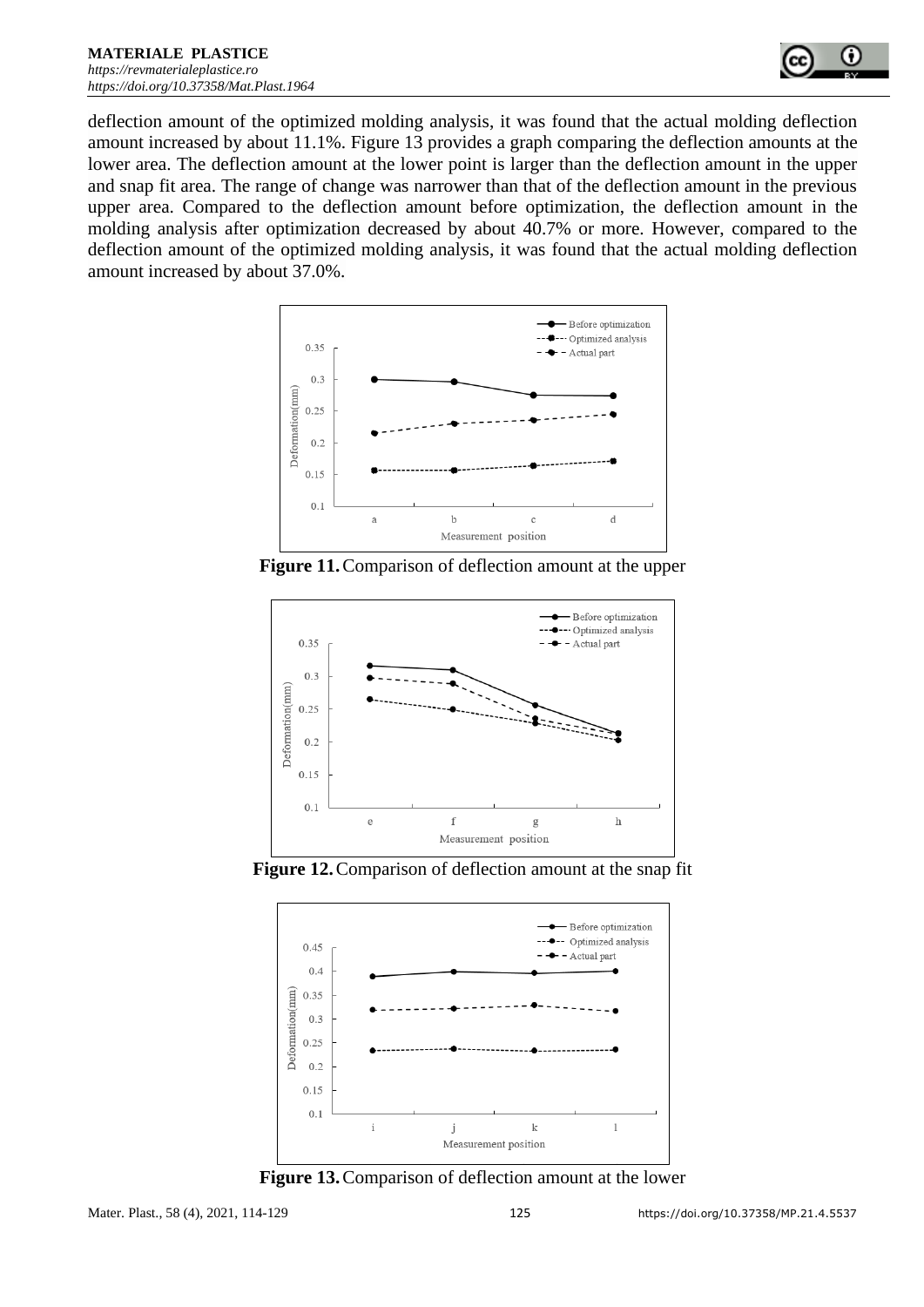

#### **3.5. Revision of injection mold**

The deflection amount, identified through a 3D scanning operation, was used as data for revising the mold. The mold revision is used to modify the mold in a direction opposite to the deflection and equal to the measured deflection amount. Figure 14 shows the revised mold.



**Figure 14.** Horn cover mold: (a) fixed half (b) moving half (c) assembled mold

Figure 15 shows the horn cover molding using the revised mold. Center gate traces can be found at the front center of the horn cover. In addition, it can be seen that there are no cosmetic defects such as weldline and sink mark. The molded horn cover was measured and found to satisfy most of the required dimensions. As a result, it was assembled on an actual vehicle, as shown in Figure 16.



Figure 15. Final molded horn cover: (a) front (b) back



**Figure 16.** Horn cover mounted on an automobile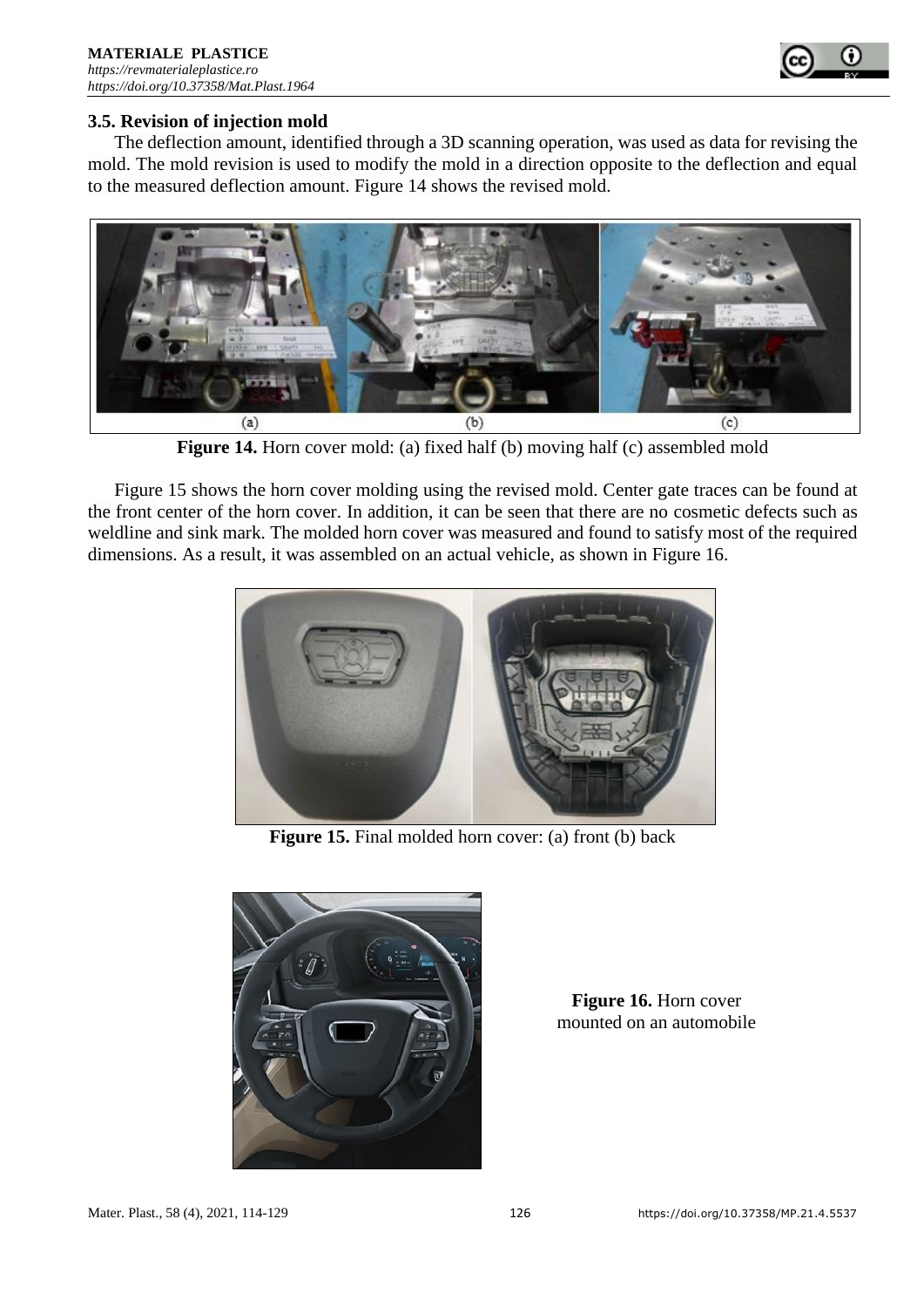## **4. Conclusions**

In this study, an injection mold for molding a plastic horn cover assembled on an automobile steering wheel was developed, and an injection molding optimization study was conducted for optimal injection molding of a horn cover. The conclusions obtained during the study are as follows.

Based on the shape of the plastic horn cover, three injection mold types with different resin flow systems were designed. Among the three designed injection molds, one mold type that satisfies the surface quality of a molded horn cover molded was selected. Whether or not the surface quality of the molding was satisfied was analyzed by performing injection molding analysis, and the results were analyzed and confirmed. A design of experiment (DOE) was constructed to obtain optimal injection molding parameters for the selected mold. Taguchi method was used according to the DOE, and optimal injection molding parameters were obtained through ANOVA.

The selected injection mold type was actually manufactured, and the horn cover was molded by applying the optimal injection molding parameters obtained by the Taguchi method. A 3D scanner, which is mainly used in benchmarking, was used to confirm the dimensional accuracy of the molded horn cover. The deflection amount measured by the 3D scanner and the results of numerical analysis by applying optimal injection molding parameters were compared. As a result, it was found that the actual deflection amount of the horn cover is larger than the deflection amount of the numerical analysis result. The mold manufactured based on the deflection amount measured by 3D scan was revised further to reduce the deflection amount of the actual horn cover. The horn cover manufactured using the revised mold satisfies all product requirements and can be used as a product assembled on an actual automobile wheel.

#### **References**

1. HAN, S. R., PARK, J. I., CHO, J. R., Development of plastic passenger air bag (PAB) housing for replacing the steel PAB housing and reducing the automobile weight, *Journal of the Brazilian Society of Mechanical Sciences and Engineering,* 40(4), 2018, 1-10.

<https://doi.org/10.1007/s40430-018-1040-9>

2. OSSWALD, T. A., Polymer processing fundamentals, 1998.

3. PÖTSCH, G., MICHAELI, M., Injection molding an introduction, 1995.

4. HAN, S. R., CHO, J. R., BEAK, S. K., HONG, J. A., LEE, Y. S., Numerical and experimental studies on injection compression molding process for thick plastic gas valve stem, *International Journal of Advanced Manufacturing Technology*, 89(1-4), 2017, 651-660.

<https://doi.org/10.1007/s00170-016-9139-6>

5. HUAMIN, Z., Computer modeling for injection molding: Simulation, Optimization, and Control, John Wiley & Sons, New Yersey, 2013.

6. SZABÓ, F., SUPLICZ, A., KOVÁCS, J. G., Development of injection molding simulation algorithms that take into account segregation, *Powder Technology*, 389, 2021, 368-375.

<https://doi.org/10.1016/j.powtec.2021.05.053>

7.CHEN, J. Y., HUNG, P. H., HUANG, M. S., Determination of process parameters based on cavity pressure characteristics to enhance quality uniformity in injection molding, *International Journal of Heat and Mass Transfer*, 180, 2021, 121788.

<https://doi.org/10.1016/j.ijheatmasstransfer.2021.121788>

8.LI, K., YAN, S., ZHONG, Y., PAN, W., ZHAO, G., Multi-objective optimization of the fiberreinforced composite injection molding process using Taguchi method, RSM, and NSGA-II, *Simul. Model. Pract. Theory*, 91, 2019, 69-82,<https://doi.org/10.1016/j.simpat.2018.09.003>

9.XAVIER, S. S., ALEX, E. Z., MARCELO, H. A., Processing of ultra-high molecular weight polyethylene/graphite composites by ultrasonic injection moulding: Taguchi optimization, *Ultrasonics – Sonochemistry*, 44, 2018, 350-358. <https://doi.org/10.1016/j.ultsonch.2018.02.042>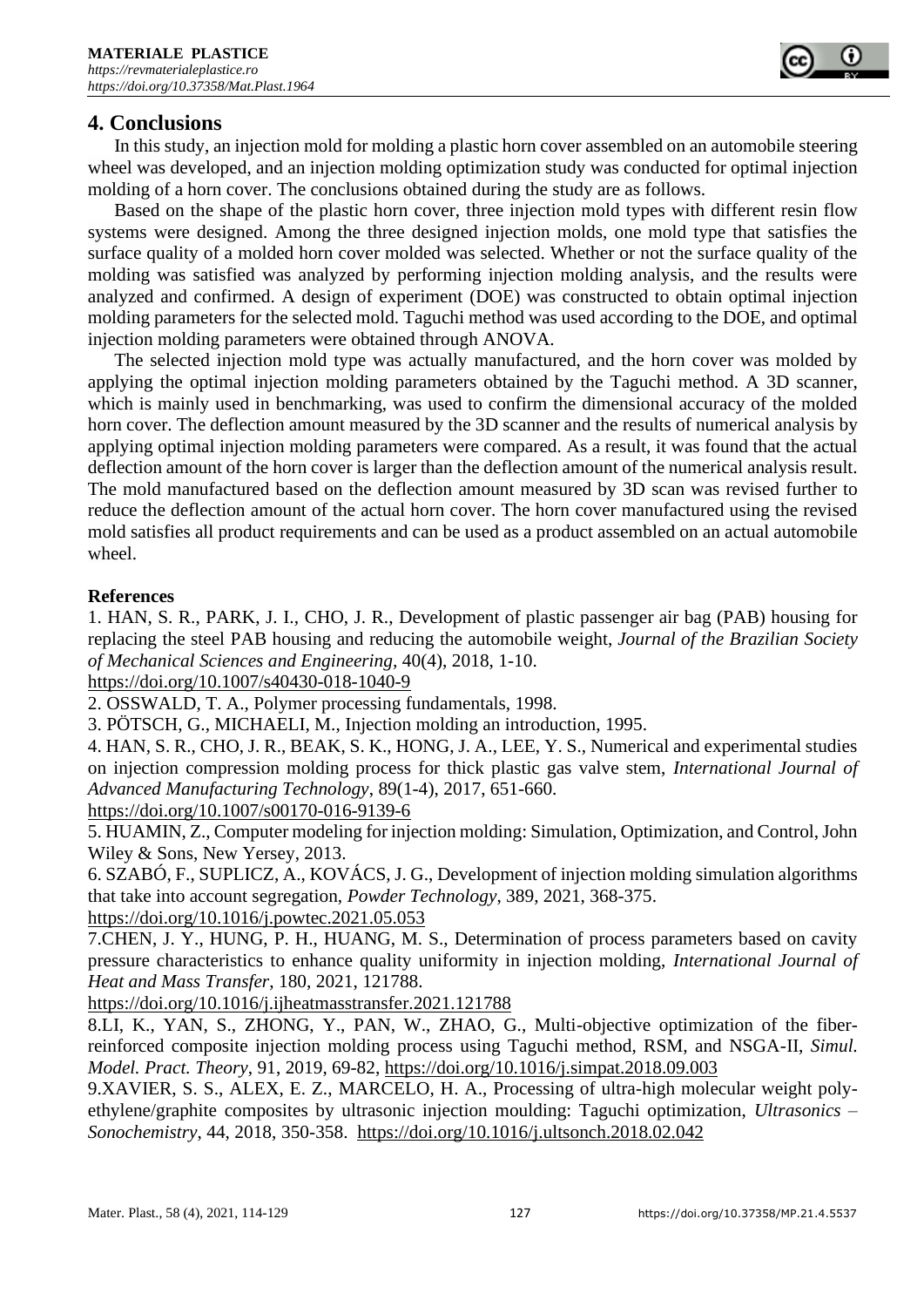10.MOAYYEDIAN, M., ABHARY, K., MARIAN, R., Optimization of injection molding process based on fuzzy quality evaluation and Taguchi experimental design, *CIRP Journal of Manufacturing Science and Technology*, 21, 2018, 150-160,<https://doi.org/10.1016/j.cirpj.2017.12.001>

11.SREEDHARAN, J., JEEVANANTHAM, A., Optimization of Injection molding process to minimize weld-line and sink-mark defects using Taguchi based grey relational analysis, *Materials Today: Proceedings*, 5, 2020, 12615-12622,<https://doi.org/10.1016/j.matpr.2018.02.244>

12.BENSINGH, R.J., MACHAVARAM, R., BOOPATHY, S.R., JEBARAJ, C., Injection molding process optimization of a bi-aspheric lens using hybrid artificial neural networks (ANNs) and particle swarm optimization (PSO), *Measurement*, 134, 2019, 359-374.

<https://doi.org/10.1016/j.measurement.2018.10.066>

13.KUMAR, B.P., VENKATARAMAIAH, P., GANESH, J., Optimization of process parameters in injection moulding of a polymer composite product by using Gra., *Materials Today: Proceedings*, 18, 2019, 4637-4647,<https://doi.org/10.1016/j.matpr.2019.07.448>

14.SHEN, C., WANG, L., LI, Q., Optimization of injection molding process parameters using combination of artificial neural network and genetic algorithm method, *Journal of Materials Processing Technology*, 183, 2007, 412-418,<https://doi.org/10.1016/j.jmatprotec.2006.10.036>

15.XIN, L., SHARIF, S., SAAD, R.M., Gas-assisted injection molding: case study on process of CDrom tray manufacturing, *Procedia Manufacturing*, 2, 2015, 538-542.

<https://doi.org/10.1016/j.promfg.2015.07.093>

16.OTHMAN, M.H., HASAN, S., KHAMIS, S.Z., IBRAHIM, M., AMIN, S.Y., Optimisation of injection moulding parameter towards shrinkage and warpage for polypropylene-nanoclay-gigantochloa scortechinii nanocomposites, *Procedia Engineering*, 184, 2017, 673-680.

<https://doi.org/10.1016/j.proeng.2017.04.137>

17.JEONG, S. J., MOON, S. J., JEOUNG, S. K., LEE, P. C., & MOON, J. H., Optimization of process parameters of die slide injection by using Taguchi method, *Korean Chemical Engineering Research, 50*  (2), 2012, 264-269,<https://doi.org/10.9713/kcer.2012.50.2.264>

18.SINGH, G., PRADHAN, M.K., VERMA, A., Multi response optimization of injection moulding process parameters to reduce cycle time and warpage, *Materials Today: Proceedings,* 5, 2018, 8398- 8405,<https://doi.org/10.1016/j.matpr.2017.11.534>

19.KC, B., FARUK, O., AGNELLI, J.A., LEAO, A., TJONG, J., SAIN, M., Sisal-glass fiber hybrid biocomposite: optimization of injection molding parameters using Taguchi method for reducing shrinkage, *Composites Part A-applied Science and Manufacturing,* 83, 2016, 152-159. <https://doi.org/10.1016/j.compositesa.2015.10.034>

20.JUNG, J. T., LEE, B. K., Numerical analysis of mold deflection including plastic melt flow during injection molding*, Transactions of the Korean Society of Mechanical Engineers A*, 38(7), 2014, 719- 725,<https://doi.org/10.3795/KSME-A.2014.38.7.719>

21.KURTARAN, H., ERZURUMLU, T., Efficient warpage optimization of thin shell plastic parts using response surface methodology and genetic algorithm, *International Journal of Advanced Manufacturing Technology*, 27(5), 2006, 468-472,<https://doi.org/10.1007/s00170-004-2321-2>

22.HWANG, S. H., KIM, J. S., Injection mold design of reverse engineering using injection molding analysis and machine learning, *Journal of Mechanical Science and Technology*, 33, 2019, 3803-3812. <https://doi.org/10.1007/s12206-019-0723-1>

23.BALOG, M., MAĽCOVSKÝ, M., Optimization of the production process of the plastic injection molding engineering with the technology of reverse engineering application, *International Scientific Journal about technologies*, 1 (2), 2015, 9-12.

24.TAMAȘAG, I., BEȘLIU, I., AMARANDEI, D., Application of reverse engineering for automotive plastic components - case study, *Macromolecular Symposia*, 395 (1), 2021, 2000265. <https://doi.org/10.1002/masy.202000265>